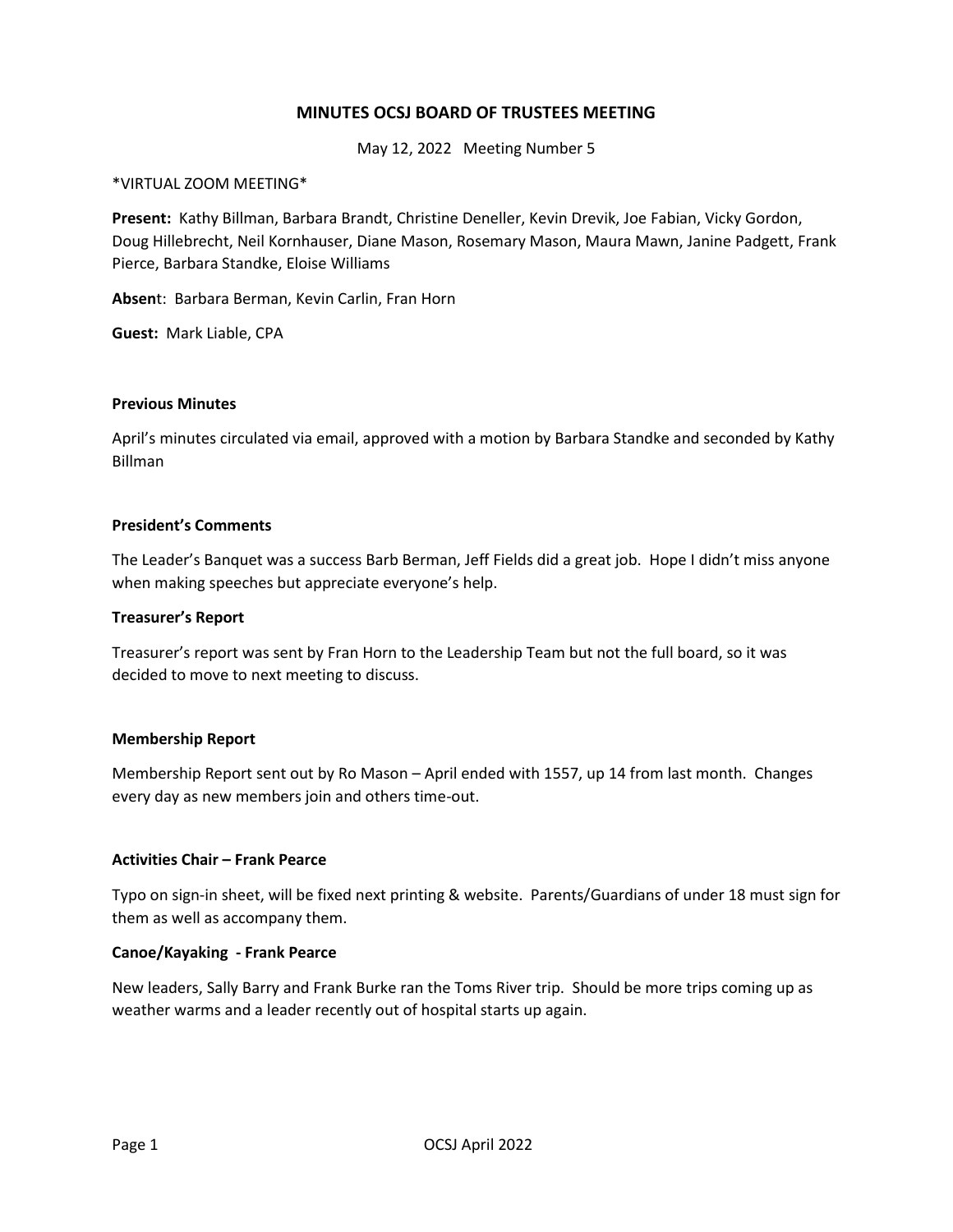#### **Hiking – Diane Mason**

In April there were:

• 91 events scheduled on 29 out of 30 different days of the month and led by 35 different leaders. Meetup Hiking Group:

- There are currently 1289 members as of 5/12/22 (down from 1291 in April)
- Diligently purging as Ro sends us the lapsed lists.

# New Leaders

• Joanne Rizzo, Bill Tahrik, Fritz Schwager, Michael "Moto" Louise Hiking Leader Training

- Have run 6 Hiking Leader training sessions, have 1 more to schedule.
- It has gone hand-in-hand with Neil's meetup training sessions...Have received good feedback from Neil's attendees.

# **Cycling – Neil Kornhauser**

Trips going well, Evening Rides are well-attended and filling more nights. Trips happening all over south Jersey. An eight day bike trip in VA is planned.

Zoom Meetings explaining Meetup and Map Pinning for prospective and even current leaders have happened with good reviews, may have more including a recording of the class to leave on website.

# **Cross Country Skiing –Barbara Brandt**

Apres Party is set for May 21. Five trips already planned for 2022/23 Winter Season and hoping to be able to get some last-minute pop-up trips for when snow hits South Jersey. Planning on more awareness of XC Meetup since it's teamed up along with Cycling.

# **Backpacking/Camping – Kevin Drevik**

The Mullica River Beginner trip coming up soon. Backpack hikes scheduled one each month June through October with a potential weeklong PA hike planned.

# **Trail Maintenance – Ro Mason**

Three or four more work days left in season, ticks are getting bad. Working on three main projects: Batona Trail in Wharton Forest, "1808 Trail" in Wharton-almost finished and opening date moved to afternoon of June 5; and new trail off of Patty Bowker Rd "Whispering Pines Trail" with opening date also June 5 in the morning. End of Year Trail Maintenance Picnic scheduled for May 31.

#### **Fund Requests**

Doug - \$167.05 for postage for the mailing of the leadership gifts. Invoice and form already mailed to Fran. Motion by Barbara Brandt, 2<sup>nd</sup> by Eloise Williams and approved.